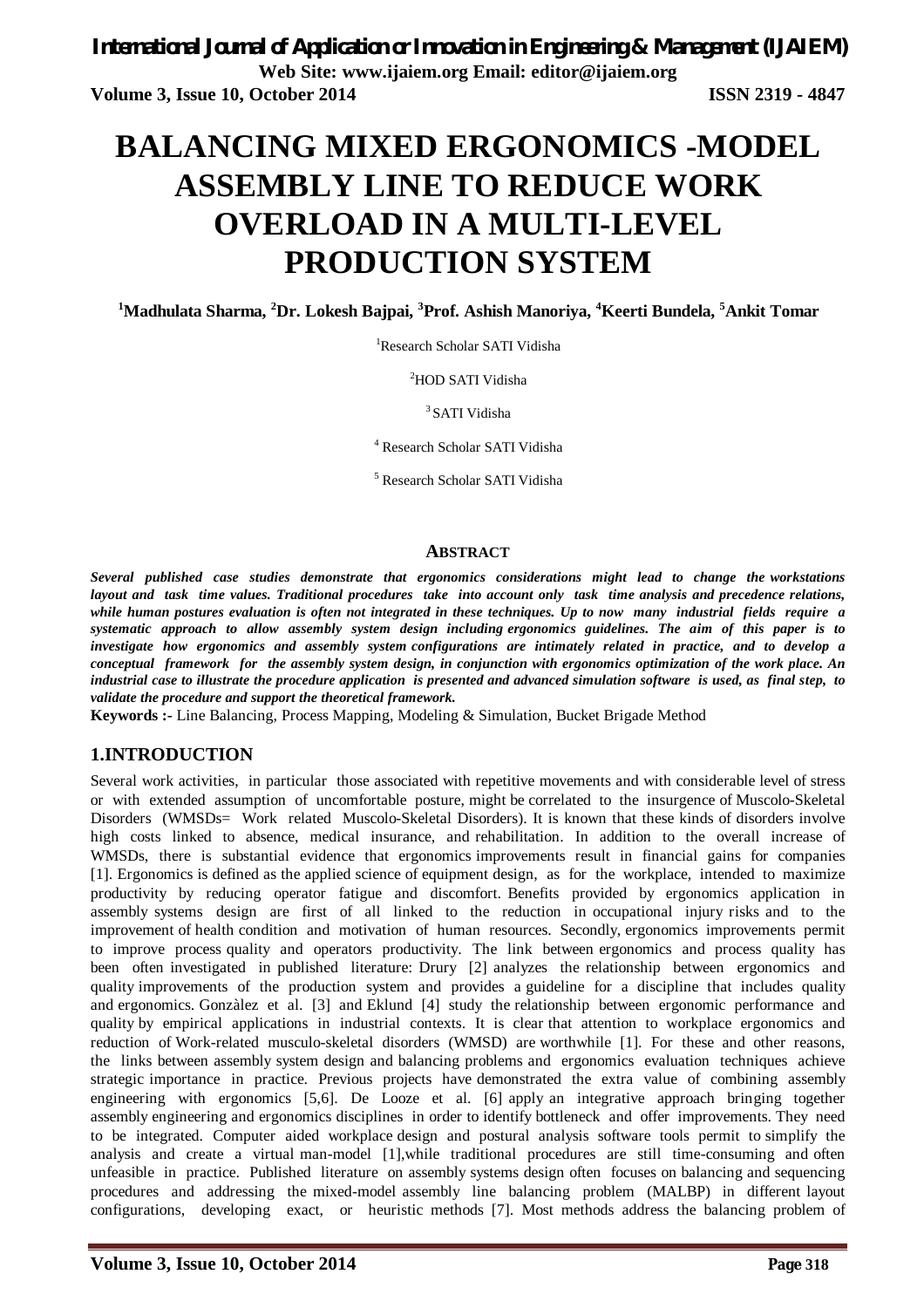traditional serial assembly systems and, in some cases; they allow the use of identical parallel workstations at each stage of the serial system. A considerable group of authors investigates the balancing problem in case of U-shaped layouts. A few studies address the fixed position layout and the two-sided layout in order to solve particular assembly cases [7]. respect the schedule at all time or might increase disability time for the operators. Anyway, the realization of ergonomic potential seems to depend on management culture, as well as on factors outside the company [8]. This work approaches assembly system design problems and task ergonomics evaluation in a new methodological framework, to assess times and methods analysis procedure in modern assembly systems. The framework considers not only technological aspects (normally considered in traditional procedures), but also variables linked to the industrial environment and with the work force (typically considered by ergonimists), in order to design an assembly system which will allow top productivity and motivation of the work force. The framework suggested in this paper is intended to be used by production engineers interested in ergonomics and involved in pre-production design, to help in the selection of the right assembly systems. The ideal situation presents room for changes in both assembly system layout and workplace design, as well as the desire to achieve high productivity and the realization that best results are easilyaccomplished with the optimization of both production time and operator load.

## **2.DETAILED PROBLEM DESCRIPTION**

The final assembly line consists of numerous workbenches where assembly is done through manual labor, albeit not all workbenches are necessarily used for every product. Additionally, there is a pre-assembly line that can be seen as a sub-flow that enters the main line. After assembly, there are test stations that in parallel test the products to see whether they meet the quality specifications. If the product passes the test it is sent to final assembly and packaging, but if the test fails at one point the test is cancelled immediately and the product is sent to the troubleshoot line. . The test loop is thus very unpredictable due to the stochastic test times and the variation in yield. The test itself is automated but it requires an operator to move the product through the line and in to the test station. This assembly line setup results in a combination of a rather stable flow with an unstable stochastic flow. The Company has experienced several issues with this production setup, such as line congestion, unutilized test stations, line balancing problems which all results in longer lead times and not high enough throughput. An analysis of this flow is therefore needed to resolve these issues in order to shorten the lead times and increase the throughput.

### **3.OBJECTIVE**

The objective of the master thesis is twofold. The first objective is to develop a simulation tool for production process analysis that is user-friendly, but still advanced enough to analyze several different scenarios. The second objective is to analyze the production setup and to purpose a feasible future production setup that increase throughput and flexibility. The questions that should be analyzed and answered are:

- Level of automations: What should be automated in the test stations?
- Flexibility: How generic should the line be, i.e. should all products be able to go through the same line?
- Rules: What production rules are suitable to achieve a smoother flow and an increased throughput?
- Buffer levels: What are reasonable buffer levels between assembly and test in order to have a high utilization in the test stations?

### **4.THE LIMITATIONS**

The Company is currently working on a standardization program, which has driven the development of assembly lines towards a common design (MSP-lines), somewhat increasing flexibility through the use of new pallets that can cradle a wider range of products. Older, more static assembly lines that have become outdated will not be addressed in this work, as they, themselves, are phasing these assembly lines out. As manufacturing of circuit boards rapports to a different business unit and have come further in their improvement process, this process will not be taken into account. It has been assumed that material from this process will always be in stock. This quality improvement program is therefore not connected to the assembly process itself, rather an extension of product design and R&D. Lastly has the material handling part of the process been neglected as this too rapports to a different function and is thought to function well. Thus it has been assumed that all material needed for setups and continued production will be available at any given time at all workbenches.

### **5.DOCUMENTATION AND REPORTING**

The model itself should be documented so that if the model will be used again, the user can understand how it works and how it was constructed. This gives the customer the opportunity to use the model after the project is done. The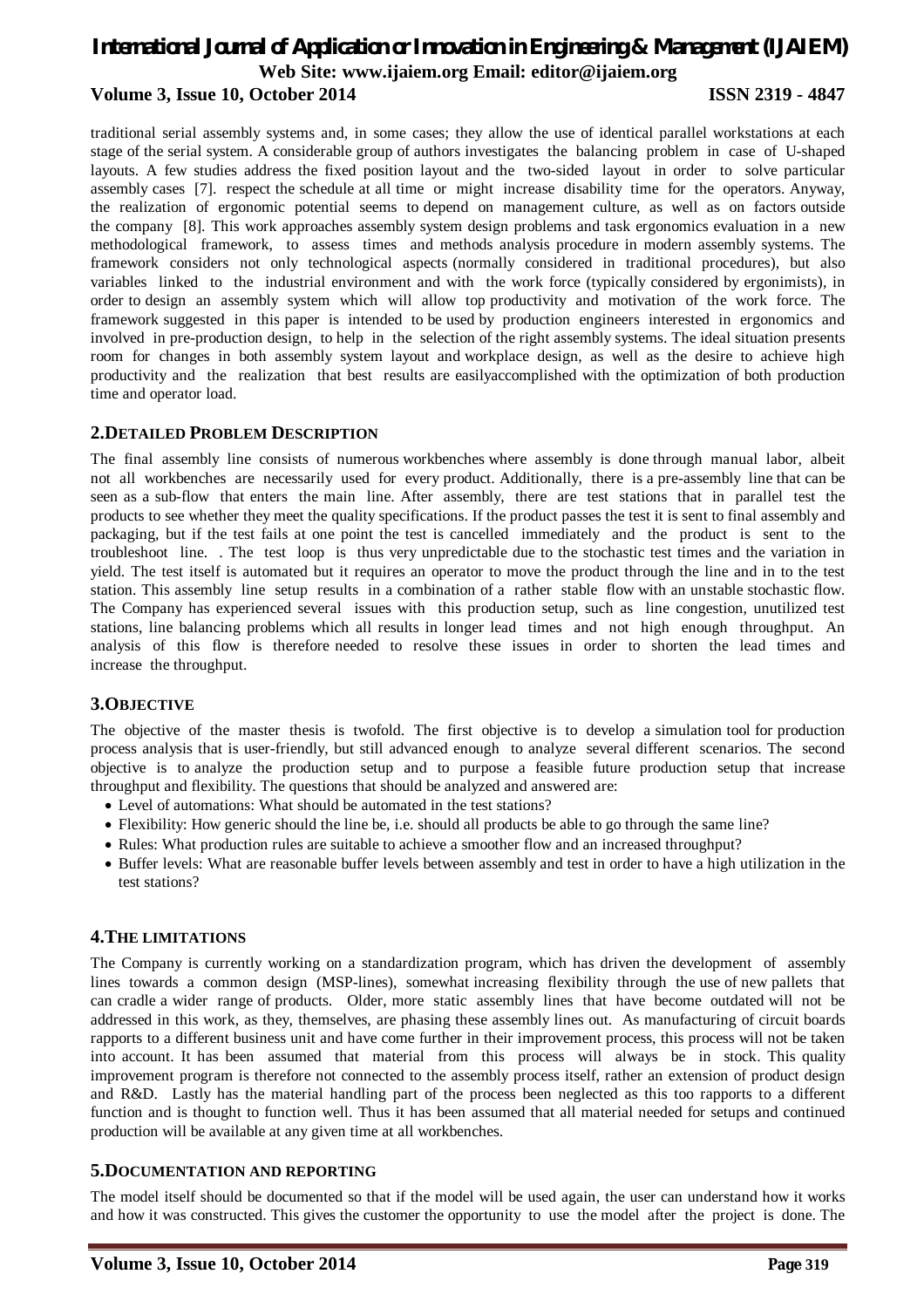results of the simulation study should be well documented and reported. This will enable the customer to understand the different simulation scenarios and why some designs is better than others.

### **6. IMPLEMENTATION**

During the implementation phase, the simulation analyst acts as a reporter rather than an advocate. If the client has been involved throughout the project and the simulation analyst has followed all of the previous steps, the likelihood for successful implementation is increased. Furthermore should the project plan include what time is required, which software to use and the output of the project.

### **7. MODEL CONCEPTUALIZATION**

The real-world system under investigation is modeled into a conceptual model. The reality is described through series of mathematical and logical relationships concerning the different parts of the system. The modeling should start with a simple model and then grow until an appropriate level of complexity of the model is reached. By involving the client in the modeling, a higher quality in the model will be reached and the client's confidence in the model will be increased.

#### **8. DATA COLLECTION**

The data collection should be carried out by submitting requests of the data requirements to the customer. The data collection can be done at the same time as the model building. It is important to have proper data since the model will be based on historical data in order to describe the reality in best possible manner.

#### **9.EXPERIMENTAL DESIGN**

Decisions need to be made for how long to simulate each scenario and how many times each scenario should be simulated.

#### **10.PRODUCTION RUNS AND ANALYSIS**

Production runs and their subsequent analysis are used in order to estimate performance measurements for the scenarios being simulated.

- **iii.** Analyzing the performance measures
- **iv.** Evaluating alternative scenarios

Simulation mitigates the risk for sub optimization since continuous analysis is done after each run of the simulation. It also increases creativity of the design team. Another advantage is that the simulation model can capture system dynamics such as machine breakdown, defect products. This is done through random generators and probability distributions with set parameters. The software that is used for simulation also allows animation to visualize the product flow.

#### **11. IMPLEMENTATION OF THE NEW PROCESS DESIGN**

When selecting the process to be redesigned the implementation strategy is important. Criteria considering implementation are time, cost, likelihood to succeed and improvement potential. The implementation strategy can be seen as revolutionary, evolutionary or somewhere in between these two. A revolutionary implementation strategy includes rapid change with high costs. It requires high commitment from management that can force through the implementation. An evolutionary implementation strategy requires longer time and the changes will not result in quick improvements. The costs will be lower since mainly internal resources are needed and top management commitment is only needed to keep the vision alive.

#### **12. PROBLEM FORMULATION**

Every simulation is started with a statement of the problem. Either the customer or the simulation analyst could state the problem. It is important in this stage that both the customer and the analyst understands and agree with the problem formulation. Assumptions should be stated in this stage although the problem formulation may be changed further down the simulation process.

#### **13.SETTING OF OBJECTIVES AND OVERALL PROJECT PLAN**

The objectives indicate of what questions to be asked by the simulation study. The project plan is supposed to include the different scenarios to be investigated. 13 two questions to not get caught in the automation trap (Hammer and Champy, 1993):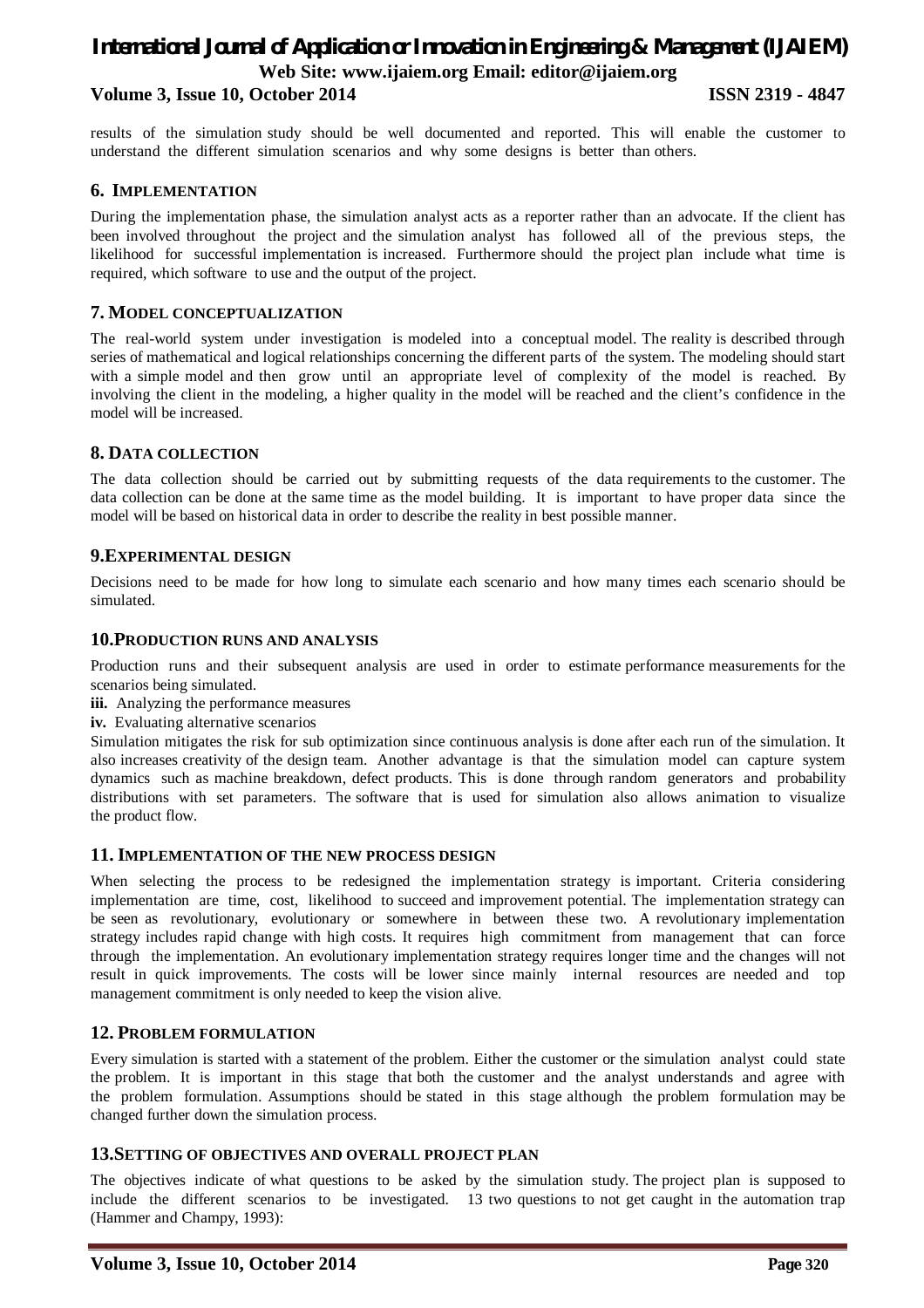# *International Journal of Application or Innovation in Engineering & Management (IJAIEM)* **Web Site: www.ijaiem.org Email: editor@ijaiem.org**

## **Volume 3, Issue 10, October 2014 ISSN 2319 - 4847**

How can technology be used to streamline, improve or enhance what we are currently doing? How can technology allow us to do new things that we are currently not doing?

#### **14.ACQUIRING PROCESS UNDERSTANDING**

Understanding the process is a key element of any process design effort. In order to acquire process understanding the design team needs to find the answers to the following questions:

- What does the existing process do?
- How well (or poorly) does the existing process perform?
- What are the critical issues that govern the process performance?

The goal for the design team is to understand the process and not to analyze it. By not analyzing the process and every detail of it, the understanding can be acquired at higher level. The analysis could also become an inhibitor of creativity when the new process should be designed since it is hard to think of new ways to produce the same output when the analysis is too deep, known as "analysis paralysis".

#### **Process modeling and simulation**

The most powerful process modeling tool is simulation. There are many advantages for using quantitative models such as simulation. First of all, it is cheaper than a pilot project and much faster. The design team has greater freedom that stimulates creativity and the probability of a better design is increased. Simulation is a model of the reality and every aspect cannot be taken into the simulation model, especially behavioral issues such as attitude and resistance to change. Discrete event simulation is a computer-based model that allows simulating processes, people and technology. There are four basic steps for process modeling and simulation:

i. Building a simulation model of the process

- ii. Running the simulation model
	- a. A case for action statement: Shows where the Company is as an organization and why it can´t stay there.
	- b. A vision statement: States where the organization needs to go and what objectives that needs to be fulfilled in order to get there.

#### **Process identification and selection**

The selection of process is critical for the success of the design project. All processes should initially be taken into consideration and especially the ones that is core to the organization. Generally the organization needs to prioritize which process to redesign since there are restrictions in budget and resources. Questions that help the selection of process are:

- Which process is currently in most trouble?
- Which process is most critical to accomplishing the firm´s business strategy and has the greatest impact on the customers?
- Which process is most likely to be designed and implemented successfully?

The implementation phase must be considered when selecting the process since a redesign could lead to high investments. Also, if the competence is available within the Company to perform the redesign or external competence is needed. Obtaining management commitment Research shows that if not top management is committed to the process change and implementation, the improvement effort will probably fail. The more strategic the redesign is, the more crucial top-management becomes.

#### **Evaluation of design enablers**

Technology and information technology (IT) is often seen as enablers for new process redesigns. Other enablers could be changes in legislature or changes in the market structure, in the supply or among the competition. Two principles should be followed when evaluating new technology for enabling the process redesign.

i. Do not equate technology with automation. It will prevent creative process design.

ii. Do not look for problems first and then seek technology solutions to fix them.

Breakthrough improvements are usually not done only with automation. Doing things the wrong way faster is not the solution. The team can ask themselves Transforming the data into visual representation in order to identify bottlenecks, waste, delays and duplication of efforts. The first level of process mapping (macro-level), usually describes the overall core process. To obtain more useful information, a more detailed map is needed. The detailed map (micro-level) is naturally more time consuming (Soliman, 1998). The visual information tends to isolate crucial information. Fewer levels of the map could result in greater abstraction. This means that if more details are needed, a higher level of mapping is required, although it exist a point where no additional information can be obtained from mapping. Okrent et al. (2004), argue that three steps is necessary when conducting a business process reengineering. The first step is to draw "As-is" model that describes the current processes. In this step should input be taken in from all key employees and the process map is easiest done with pencil and paper. The second step is to draw a "To be" model. Instigating this step is to conduct an evaluation to see which process has the biggest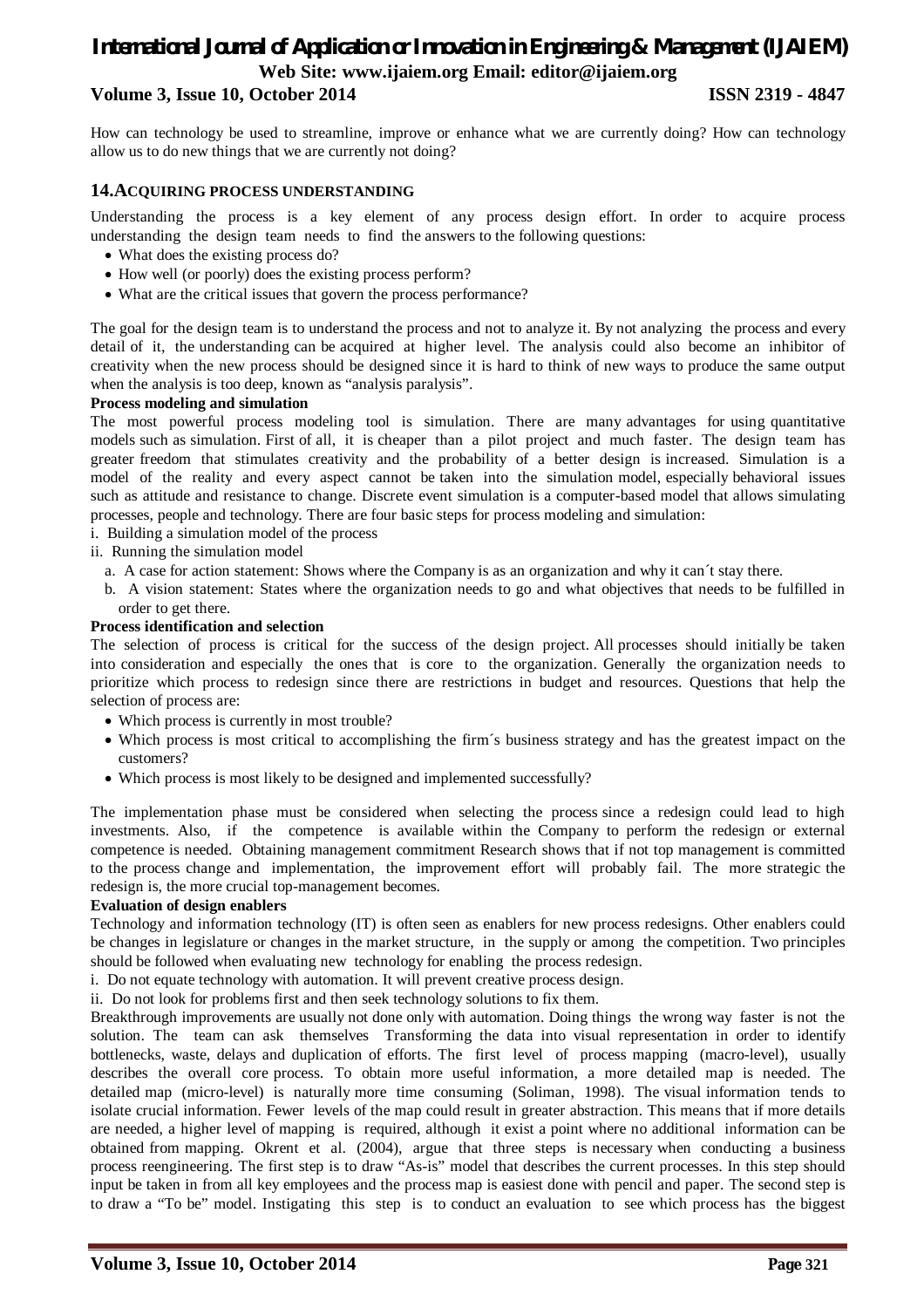strategic impact and is most critical to the business. Furthermore should this process be customer oriented. The process can thereafter be modified to be more efficient. The third step relates to have to do the transition between the first and second step.

#### **Simulation**

One of the most powerful tools for modeling, analyzing and designing business processes is discrete event simulation (Laguna & Marklund, 2006). Supply chain simulation is a powerful method for analyzing the tradeoffs between product customization and supply chain efficiency and can support decision making in both product design and system design. Simulation models can be built for one-time projects or be used as continuous support in decision making (Hieta, 1998). Laguna & Marklund Model of Simulation A simulation-based framework for business process design projects has been developed by Laguna & Marklund (2004), with inspiration from Chase et al. (1998). The framework consists of eight steps and each step will be described in detail:

#### **15.CASE FOR ACTION AND VISION STATEMENTS**

Companies that are most successful in selling change to their employees are those that communicate the clearest message for change. Hammer and Champy (1993) states that this communication should include two key messages: The thesis has been carried out using a system approach with influence from the analytical approach. The system approach gives a holistic perspective and is suited for a combination of quantitative and qualitative research; this has mostly been associated with the qualitative data that has been obtained. While the analytical approach has been used to analyze more in detail, and deduct information from people involved in the process.

### **16.RESEARCH METHODS**

Research methods relate to the data collection technique that refers to a specific research objects. The theoretical framework and research question affect which data needs to be captured and what measurements to use (Frankel et al., 2005). The object of research is production in general and how to improve flow in specific. Thus quantitative methods are the method of choice although qualitative aspects also have to be considered. This leads to research being done both in detail but also taking a holistic view and therefore a wide range of methods have to be covered.

### **17. PROCESS MAPPING**

The foundation for any improvement project in organizations is to truly understand how the current state works. Routines and processes are factors that need to be understood, in addition to how tasks are organized (Jonsson et al., 2011). Process understanding is a fundamental element of all process reengineering (Soliman, 1998). Understanding why a process is designed in that particular way will permit the elimination of nonvalue added work (Okrent et al., 2004). Therefore is process mapping a great tool and starting point for any process reengineering project. It is essential that the correct process is chosen in order to maximize the business impact in relation to what resources is needed, to select the process that has the "biggest bang for buck". The process map can be a map over the business process or the material flow (Jonson et al., 2011). The level of mapping varies from an overview map (macro-map) to a very detailed map (micro-map). Process mapping is usually done following three steps (Soliman, 1998): Identification of products and services and the related processes. The start and finish of the process is determined at this step. Data collection and preparation.

### **18.CONCEPTUAL FRAMEWORK**

Figure 1 illustrates the conceptual framework to asses the assembly system design and optimization, linking productivity with ergonomics considerations: it shows all main variables and decision involved in a times and methods integrated procedure. The proposed procedure consist of three different sections:

- Technological variables
- Environmental variables

Integrated procedure: the flow chart illustrates the principal decisional steps required during the integrated design of an assembly system and their inter-correlation. The purpose of the whole design procedure is the maximization of both system productivity and work force motivation through a stage of careful analysis, and investigation of different assembly workplace solutions according to requirements in assembly times length and ergonomics conditions. The preliminary design stage focuses on product analysis and the creation of the assembly process scheme. This is the logical progression of operation following a pre-established sequence, which is necessary to the product transformation. The assembly cycle will be subdivided into principal tasks, a set of elementary tasks performed in sequence by the operator, the actuator or both; while elementary tasks are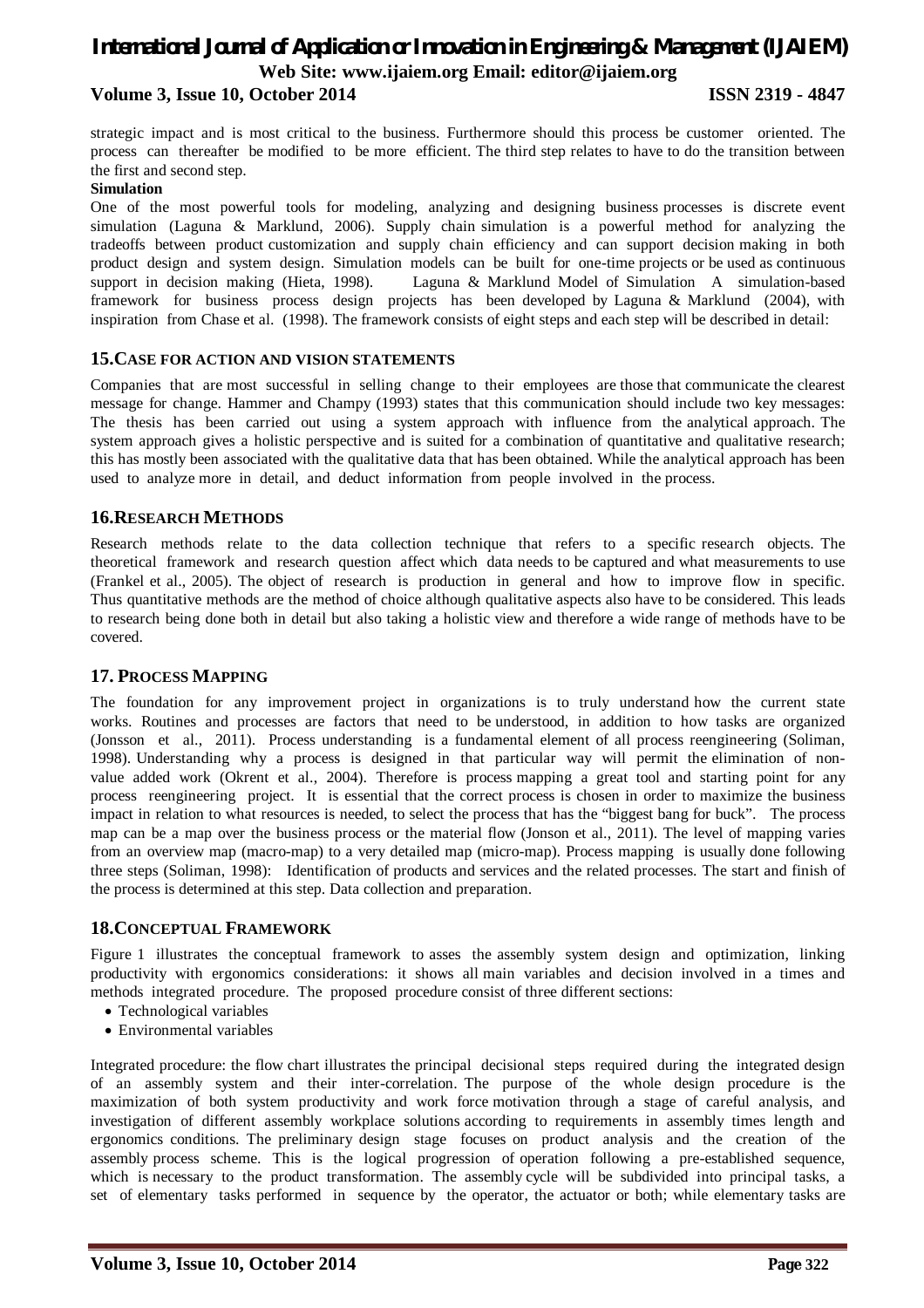# *International Journal of Application or Innovation in Engineering & Management (IJAIEM)* **Web Site: www.ijaiem.org Email: editor@ijaiem.org**

## **Volume 3, Issue 10, October 2014 ISSN 2319 - 4847**

defined as a group of one or more indivisible primary movements that are assignable to a single operator. During the analysis, such subdivision permits to perform:

- 1.Accurate times measurement
- 2.Improvement assessments with identification of ergonomics solutions

3.Data base compilation to record and estimate company standard task times.

At the end of the third step, an assembly procedure including time requirements estimation is defined. The interdependence between technological and environmental variables is taken into account in the fourth step of the framework: considering all the variables it is possible to define the best assembly system solution, one that can provide the higher efficiency. To this purpose, a layout of the assembly system and the involvement of people must be determined defining:

- 1. The assembly system layout configuration (serial line, U-line, serial line with parallel stations, parallel lines, fixed positions, two-sided lines, four-sided lines, etc.): figure 2 shows the most important alternatives of layout configuration that will be considered (the transport systems between stations will be realized by using rollers or conveyor belts, electric conveyor rails, automated-guided vehicles or hand trucks).
- 2. The classification concerning cycle time , which indicates the time between the exits of two consequent units. Generally, in a paced line , the handling system is periodically moving (when a unit arrives at a station, it remains there for a time called cycle time and is then moved to the following station); while an un-paced line is equipped with buffers located between stations (the decoupling buffer can be realized between groups of stations or between single stations).
- 3. The workstations type: open or closed stations, automatic, semi-automatic or manual station.
- 4. The minimum number of operators required to reach the desired the production rate.One of the major mistakes in the system design phase (fourth step) is that to make decisions based only on few variables that seem relevant, without taking into account the repercussions. For this reason, figure 3 reports four examples of qualitative cross-matrix that might be considered in choosing the best assembly configuration. These maps provide a link between technological and environmental variables by a qualitative point of view. Matrix a) classifies assembly layout configurations according to three variables linked to the assembly process (on the left), level of turnover and absenteeism tolerated by the system (on the right) and production rate and number of operators required to reach the desired production volume. The set of variables considered on the two vertical sides of the matrix influence the system balance and might lead to differences between the achieved productivity and the forecasted productivity. "Bucket-brigades" are a way of organizing workers on an assembly line so that the line balances itself. Workers are sequenced from slow to fast; they will spontaneously gravitate to the optimal division of work so that throughput is maximized [9]. In the workplace design stage task time measurement is useful to identify bottlenecks and time losses due to material flow and ergonomics. Times measurement and ergonomics evaluation must be jointly performed for each workplace tested: it is a multistage iterative procedure that integrates different tools such as times measurement techniques, ergonomics evaluation methods and Visual Interactive Simulation (using software tools to test different assembly solutions and human models according to ergonomics considerations).

#### **Following are the main task times measurement techniques:**

- 1.Direct times measurements (i.e. Bedaux method): consisting of the direct survey of each elementary task time with contextual record of the operator's efficiency level (working rhythm).
- 2.Predetermined motion time system (PMTS), the most commonly used are MTM and BasicMOST.
- 3.Work sampling procedure. Tools and techniques for the measurement of task times and for the efficiency evaluation of human operators are well known and improved, while the definition of rest time coefficients is usually subjective and experimental. The percentage varies between 10% and 30%. Considered the difference between the numerous tables used in practice, many perplexities still exist about their use. For this reason ergonomics evaluation of the workplace in detailed stage of the framework is preferable. Ergonomics evaluation techniques are numerous and might be summed-up in three main approaches: self assessment evaluation techniques, observational methods by the use of video recording or software tools to compute ergonomics indexes (RULA, REBA, OCRA, JSI, OWAS, OREGE, Cube Model, etc.) and electromyography analysis (EMG). Following, incremental improvements in ergonomics condition at the workplace must be provided identifying: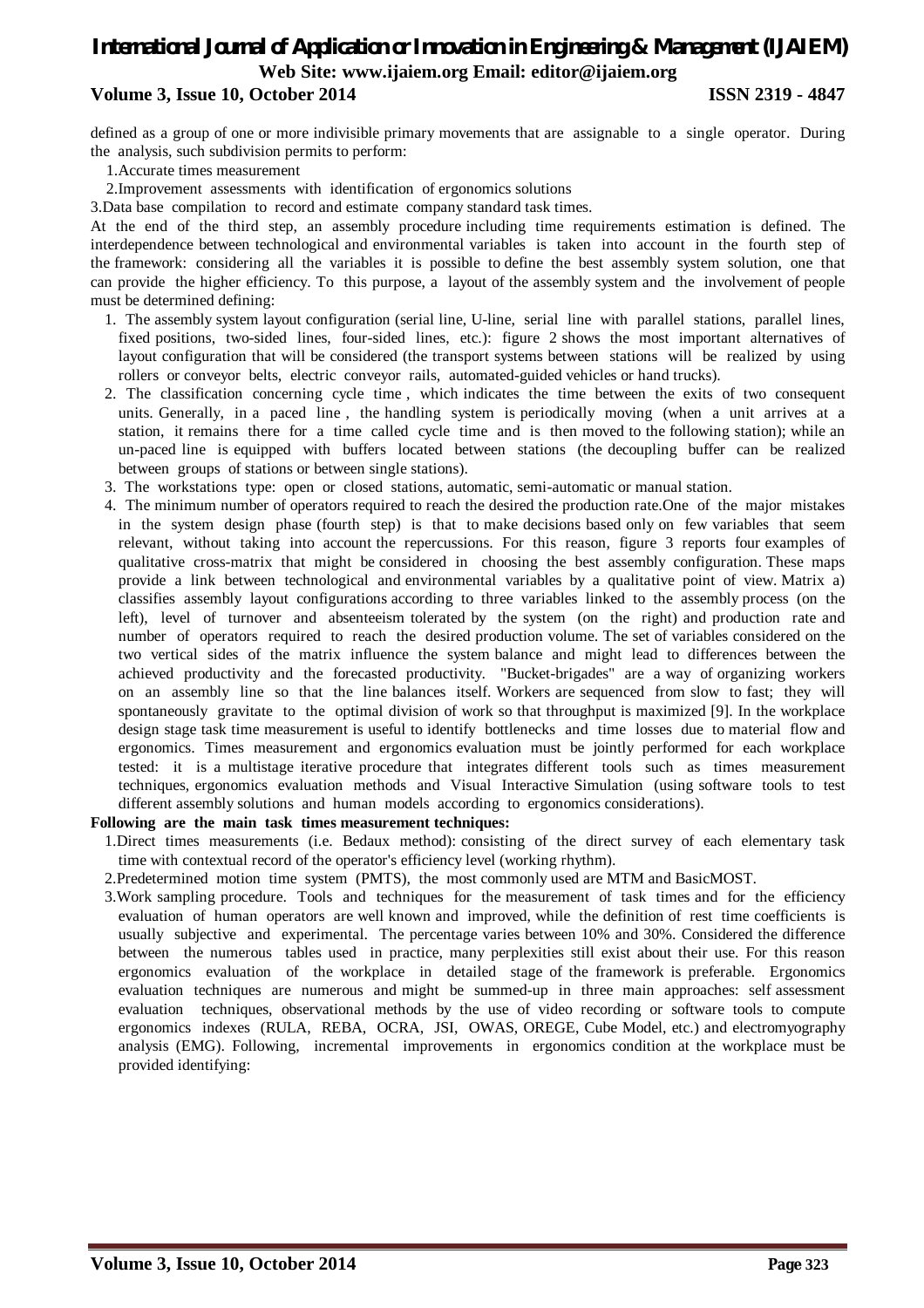

1.Changes in material and tools disposition

2. Application of movement economy principles

3. Introduction of lifting and handling devices and automated equipments (in order to implement a zero lift policy)

#### **19.OPERATORS DUPLICATION AND TRAINING**

The outcome of the iterative workplace design procedure is the kind and number of workplaces, the available space, the location of tools, equipments and components and the task times to be assigned considering ergonomics and physiological aspects. Finally, balancing and sequencing problem linked to the specific layout examined must be performed to reduce idles times and improve system efficiency.

### **20. INDUSTRIAL CASE**

The present paragraph describes the application of this approach in an industrial reality, leader in the production and distribution of multifunctional shower enclosures. The questions investigated were which layout configuration



**Figure 2.** Alternative assembly layout configurations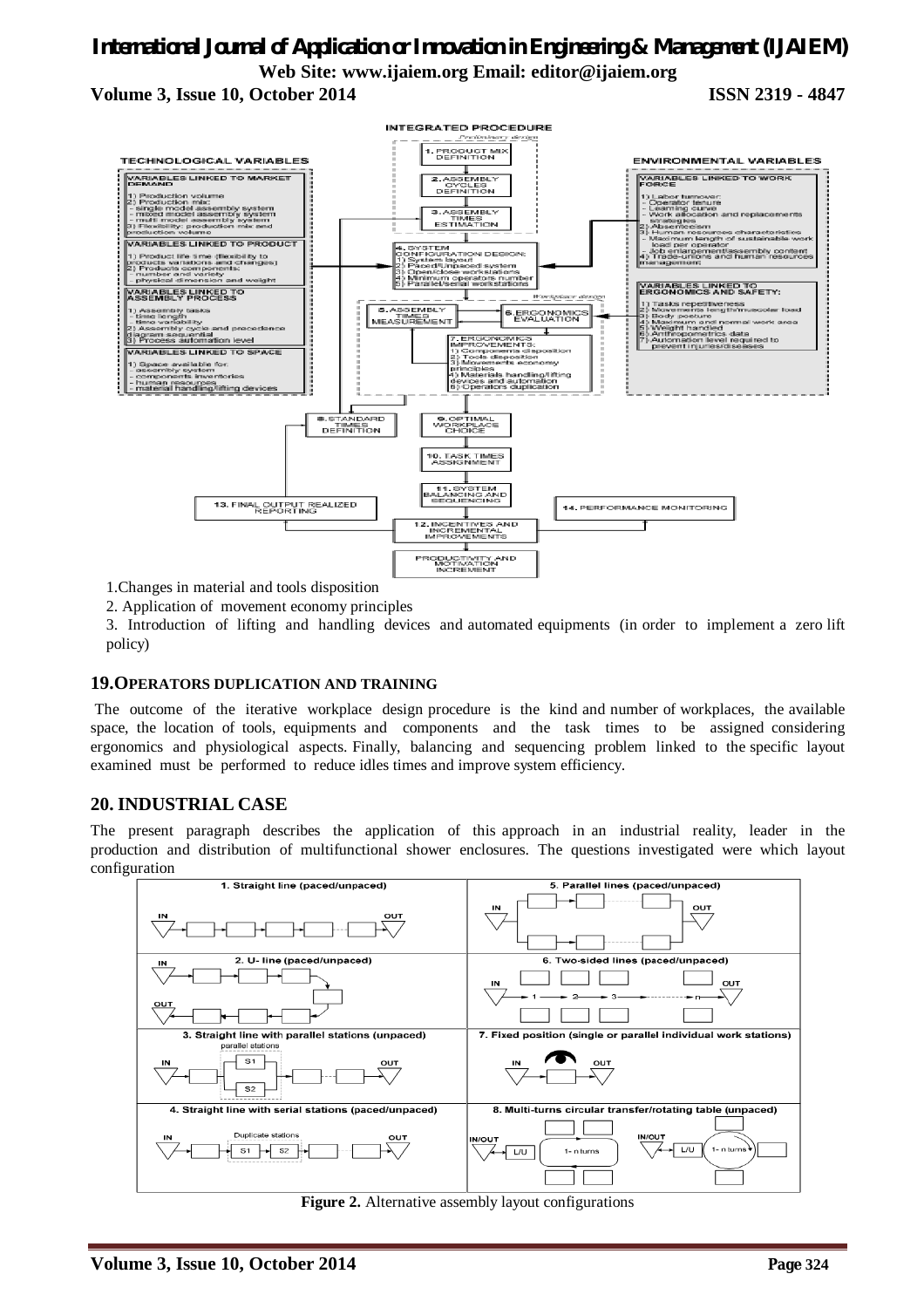# *International Journal of Application or Innovation in Engineering & Management (IJAIEM)* **Web Site: www.ijaiem.org Email: editor@ijaiem.org**

**Volume 3, Issue 10, October 2014 ISSN 2319 - 4847**



**Figure 3.** Qualitative cross-matrix examples to asses step 4 of the framework proposed

could be defined and which workplace solutions could maximize the productivity of a new product family and the motivation in the work force with respect to the ergonomics of the whole system. First, Eicher data of existing setup similar workstations were made, in order to determine assembly process scheme and assembly task times. The demand of products per year is about 15,000 pieces (with an assembly process equal to 28 minutes per pieces), the presence of product variety and high labour turnover revealed the necessity of a flexible unpaced line configuration with parallel workstations balanced with the Bucket Brigade method. Moreover, old assembly lines presents operations length of about 5 minutes, with more than 30 different elementary tasks (figure 3a). Grey circles in the cross-matrix b), c) and d) [figure 3] confirm the configuration choice considering the very low level of automation, a low displacement in assembly phases, a low number of setups and necessary high flexibility, which is a normal requirement of trade unions, resulting in a medium/low work content assignable to the same operator. After it was decided that the new assembly system would be an un-paced line subdivided in 5 workstations groups with 2 parallel workstations each, five different workplace solutions have been selected and investigated:

- 1) Assembly on workbench in horizontal position
- 2) Assembly in vertical position up-ended on a truck
- 3) Assembly in vertical position overturned on a truck
- 4) Assembly in vertical position with enclosure in up-side-down position
- 5) Assembly in vertical position up-ended on a lift platform.

Using EM-Plant, as software tool to simulate and evaluate current and future assembly process, a virtual model of each of the five solutions was developed. The software tools enables the times measurement of each elementary task applying an MTM module and a contextual work posture evaluation. In considering the risk of WMSD the software applies the OWAS method (Ovako Working-postures Analysis System) which allows to attribute a specific class of risk to the postures assumed during the job and to calculate the relevant index of risk on the bases of the time frequency (by a multi-moment time study). The simulation analysis conducted for solution 1 clearly shows that the operator must turn around the table to be able to perform all tasks (figure 4). This implies time losses and process inefficiency. The OWAS evaluation of the work posture of solution 1 reveals that this solution does not create ergonomics problems or physical fatigue. The OWAS analysis of workplace solution 2 shows the presence of two main critical phases, characterized by a value of action category (according to OWAS scale) equal to 3, which means they are evidently harmful action .